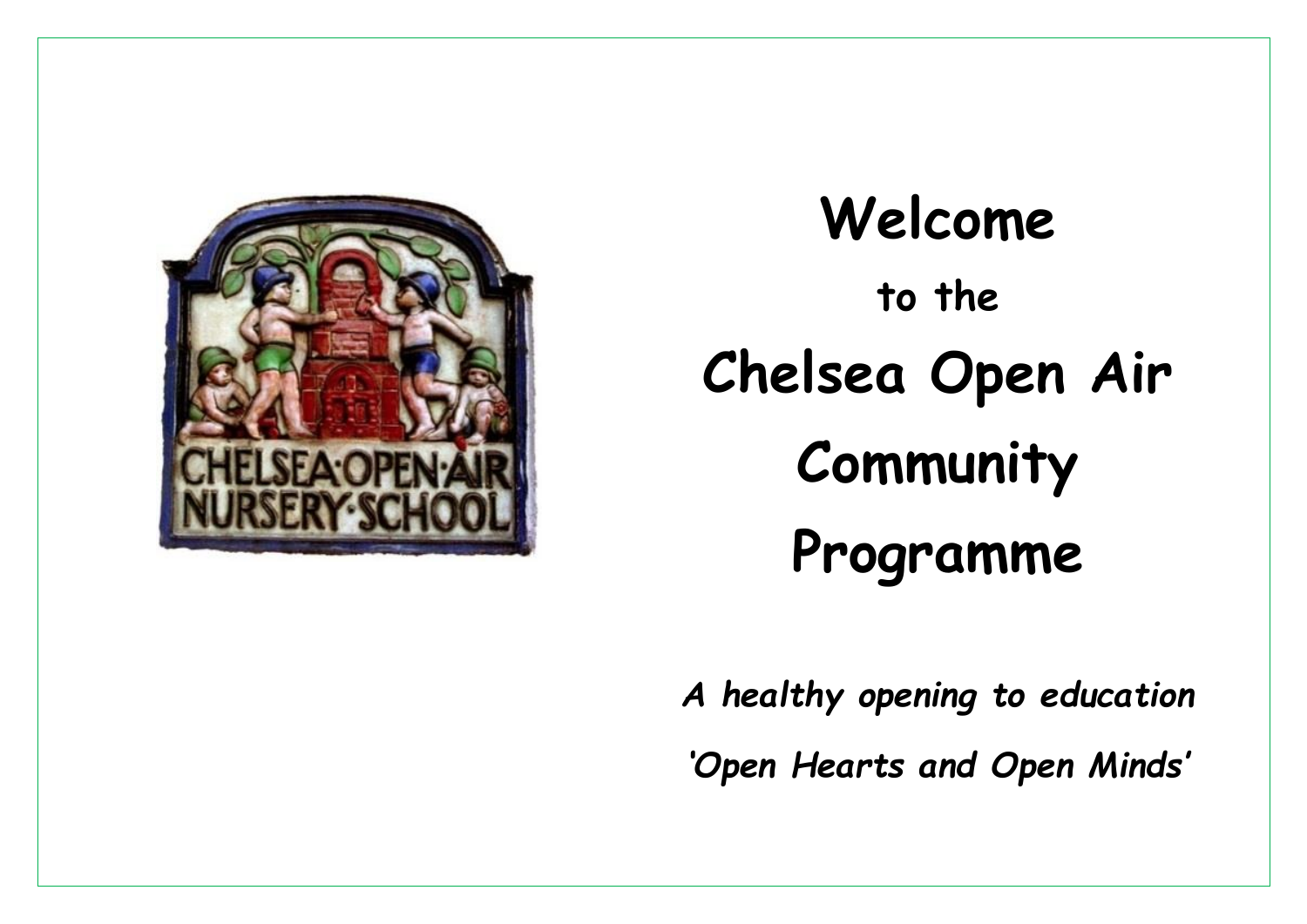#### **Welcome**

This Welcome Booklet provides information about The School and Community Programme and how we learn and play at COA. Our Programme is delivered during term time and offers drop-in groups, themed workshops and parenting support for families with children from birth to 5 years old. We have a maximum capacity of 10 families per session with a booking system for some of the workshops.

We offer information and advice on Day Care and Nursery provision as well as Children's Centres within the locality. We also offer support in applying for local Schools. We plan our activities termly and you can find our activity calendars and other information on the School's website;

## [www.coans.rbkc.sch.uk](http://www.coans.rbkc.sch.uk/)



#### **Our Ethos**

The Nursery School and Community Programme offers a full range of learning and development opportunities that meet the needs of children and their families, building upon the historical strengths of the Nursery School. We believe that outdoor play supports all areas of learning and is an integral part of children's development. At Chelsea Open Air children have access to the outdoors all year round, no matter what the weather!

#### **History**

Our school was founded in 1928 by Doctor Susan Isaacs and Natalie Davies. In the 1920's there was a countrywide educational movement which recognised the educational value in outdoor play. The garden is still central to our philosophy and combines with our indoor areas to provide a complete and balanced learning environment.

In 1978 the school became part of the Inner London Education Authority and is state funded. In 2006 it became one of the first Children's Centres in the Borough providing a 'one stop shop' for local families, babies and young children. The School later became a 'linked' site to the Children's Centre Services in the South Locality and in 2016 we established our own thriving Community Programme.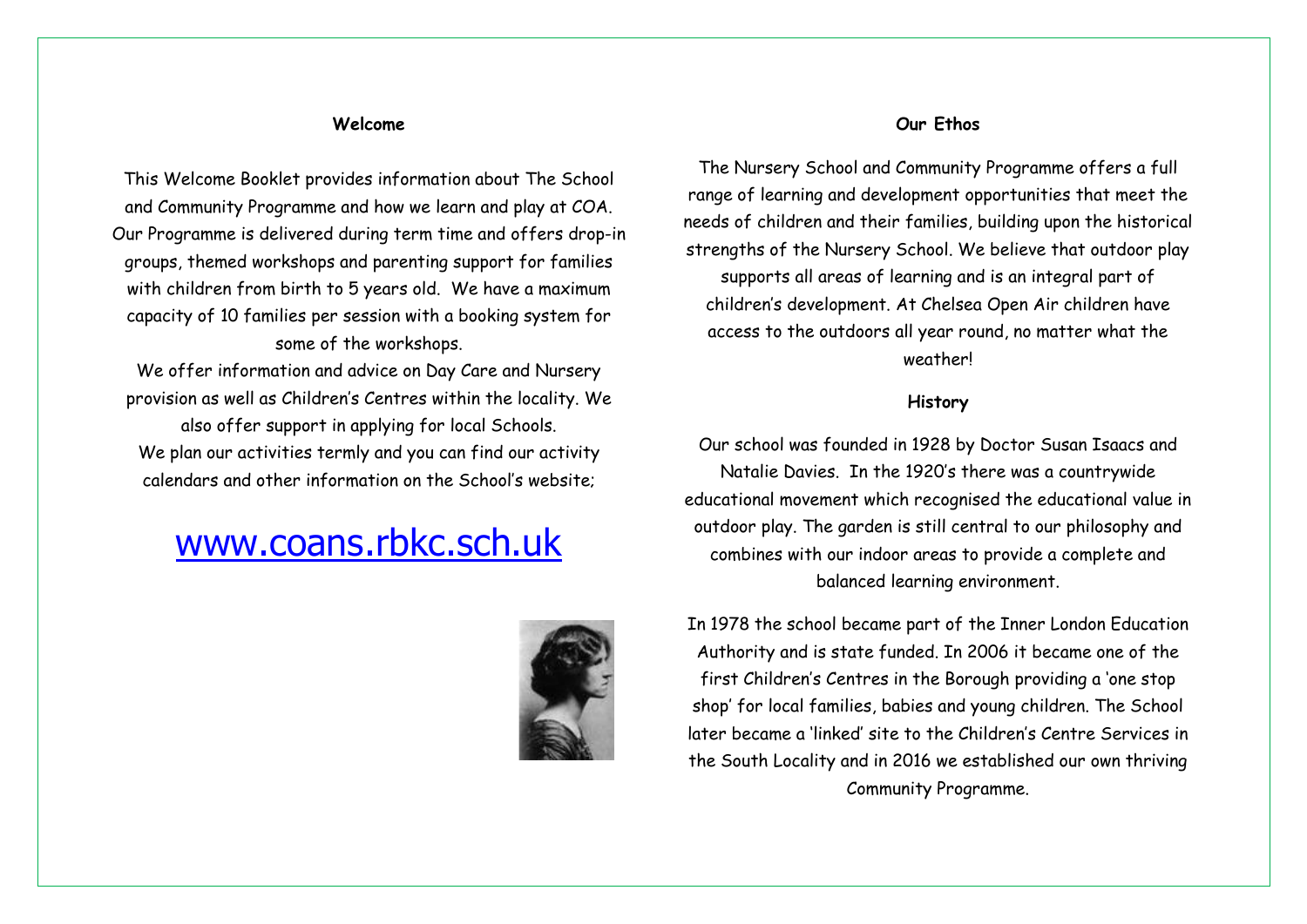#### **Open Morning**

Throughout the year we run three Saturday Open Mornings. These are an opportunity for parents who are considering sending their child to Chelsea Open Air to tour the school, meet the Headteacher and other staff, and to explore our beautiful garden. Please bring your child with you when you visit.

Dates will be published on our school website or please contact the school office to make an appointment.



**Health Professionals/ Practitioners**

We work closely with external partners such as Music Therapists, Health Visitors, Speech and Language Therapists and Occupational Healthcare professionals. This enables us to sign post or refer you to the appropriate agencies if necessary.

#### **Inclusion Coffee Morning**

Half termly Inclusion Coffee Mornings are held for parents of children with additional needs. This is an opportunity to get together and share ideas and challenges. We invite visitors such as Speech & Language Therapists to these sessions to talk about their roles, how they support children and answer any questions.

If you have any questions please speak to your Keyworker or Talia the Special Educational Needs Co-ordinator.

Please see our website for our SEND information or speak to a staff member. You can view the The Royal Borough of Kensington & Chelsea SEND Local Offer here:

### **<https://www.rbkc.gov.uk/localoffer>**

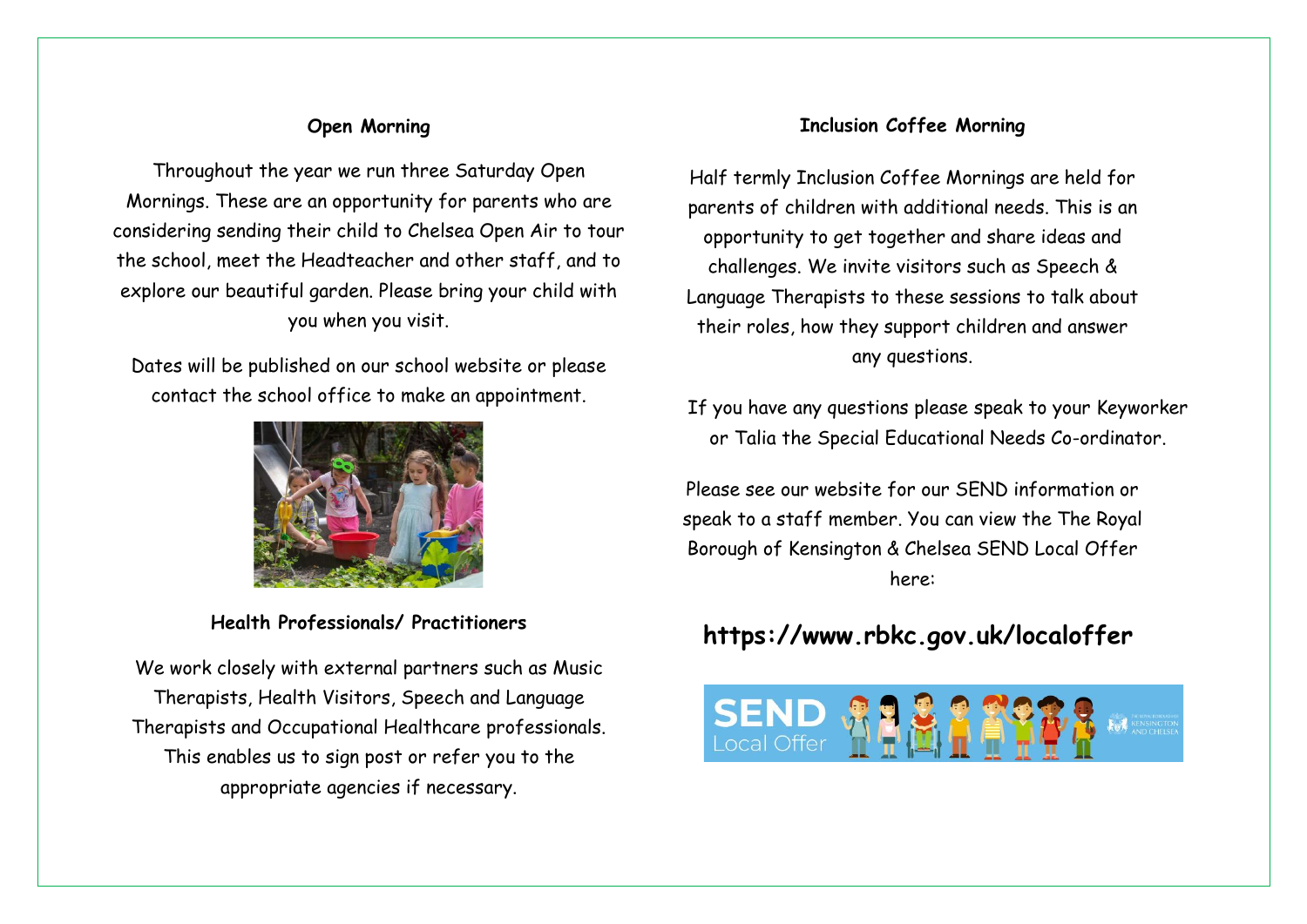#### **Parents as Partners**

We aim to work in partnership with parents to meet the needs of children both individually and as a group.

We are keen that parents and carers are actively involved and participate in their child's learning and development via the Community Programme and also through our half termly Parents Forum. The Parents Forum is a body which gives parents a voice and enables them to share ideas and contribute to the future of the school.

We encourage you to support your children during their play experiences creating positive relationships by getting involved and being a good role model.

During Community Programme activities you are responsible for your child at all times whilst on the premises.



#### **Safety First**

It is our responsibility to ensure all the children in our care are safe at all times. With this is mind we do not allow the use of mobile phones or cameras in the building.



#### **Photographs**

You will be asked to complete a photographic permission form; this will enable members of staff to take photographs of your child during their learning experiences to use for displays and learning tools.

#### **Buggies/Prams/Scooters**



All buggies, prams and scooters are to be left outside the building against the wall keeping exits clear in case of a fire.We are unable to take responsibility for any loss or damage to items left here.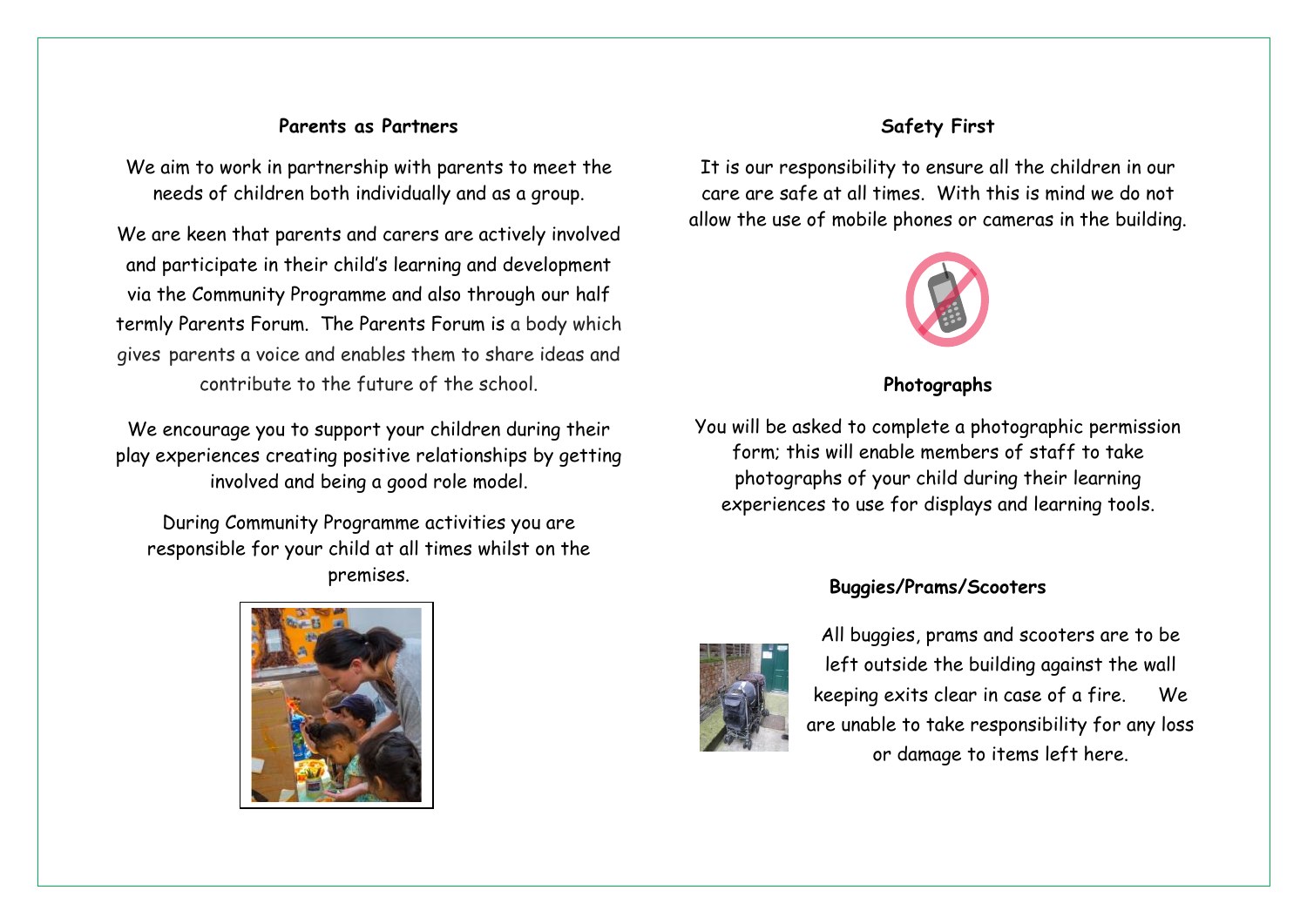#### **Forest School**

*'Opportunities to learn in a woodland setting do much to promote children's learning and spiritual, moral, social and cultural development. '* - Ofsted, 2015

Forest School is an approach to outdoor learning which originates in Scandinavia. It provides children with a valuable opportunity to learn about the natural environment through play. During these positive outdoor experiences children learn how to manage risk and to use their own problem solving skills. They build their selfesteem and grow in confidence. The children develop their physical and social skills whilst cooperating with others. At Chelsea Open Air we have fully Forest School trained staff and we offer one Forest School Taster session per term.

#### **Themed Activities**

We also run themed creative workshops designed to support your child in the Prime Areas of Learning; Personal, Social & Emotional Development, Communication & Language and Physical Development.

These are run by different staff members and may include Music sessions, Poetry and gardening. The sessions are designed for children aged 6 months to 5 years.

## **Stay and Play**

Stay and Play is a fun and stimulating environment where children aged 0-5 years and their parents engage in developmentally appropriate activities which help to improve and promote children's development in the three prime areas, enabling them to become confident, competent learners.

You will have the opportunity to explore the outdoor environment at the end of the morning Stay and Play.

Please ensure that your coats and large bags are left in the entrance hall on the hooks provided and bags containing valuables are left in the designated area identified in the room, off the floor and out of children's reach.

No hot drinks are permitted on site and no food due to risk of allergies.

On your first visit you will be asked to complete a registration form. You will be required to complete the sign in register on each visit.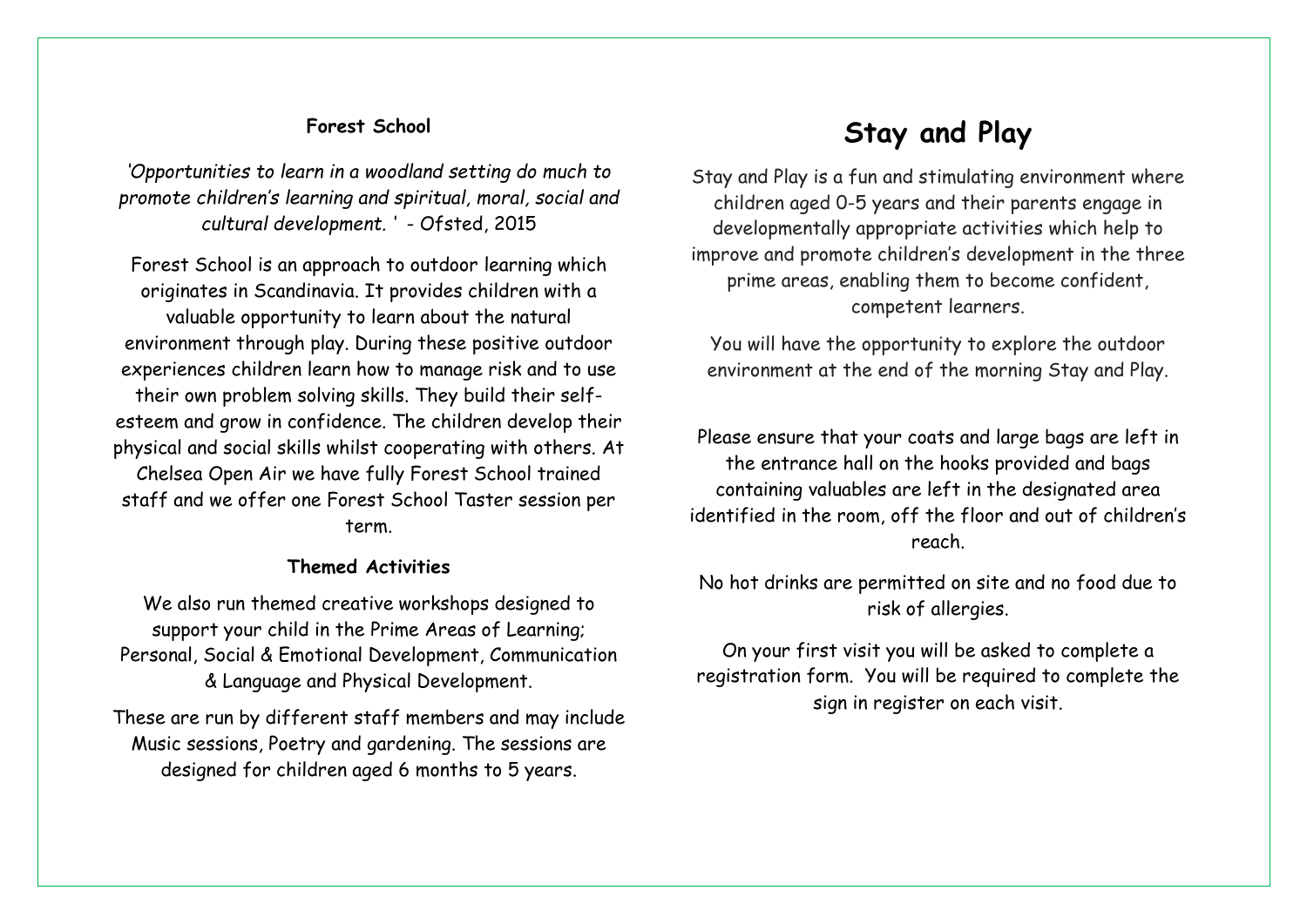If your child is unwell, has a temperature, fever or has an infectious disease such as, chicken pox then please do not attend. This helps to reduce the risk of infection spreading.

If your child has diarrhoea you will be asked to keep your child at home for 48 hours. They can return to the setting a full day after the diarrhoea or vomiting stops.

If you are unable to attend a booked workshop due to ill health then please inform the office so we can offer the place to a family on the waiting list.

We have policies and procedures in place to protect your child/children, you and the staff team. They are available for you to read on request.

#### **Planning and Evaluating**

Our sessions are structured around the Early Years Foundation Stage Curriculum (EYFS) which will prepare your child for school. The EYFS consists of seven areas of learning that enrich a child's overall development. A child's introduction to Early Years Education focuses on the three prime areas of learning;

• **Communication and Language**- Giving children opportunities to experience a language rich environment; to develop their confidence and skills in expressing themselves; and to speak and listen in a range of situations.

• **Physical Development**- This involves providing opportunities for young children to be active and interactive; and to develop their co-ordination, control, and movement. Children are helped to understand the importance of physical activity, and to make healthy choices in relation to food.

• **Personal, Social and Emotional Development**- Helping children to develop a positive sense of themselves, and others; to form positive relationships and develop respect for others; to develop social skills and learn how to manage their feelings; to understand appropriate behaviour in groups; and to have confidence in their own abilities.

Each child comes into the setting with their own particular experiences and understanding which are unique to them. While you are with us we aim to support your child's learning and development by offering age appropriate, fun, purposeful play experiences. During the sessions we observe your child's play and interests which feed into our planning cycle.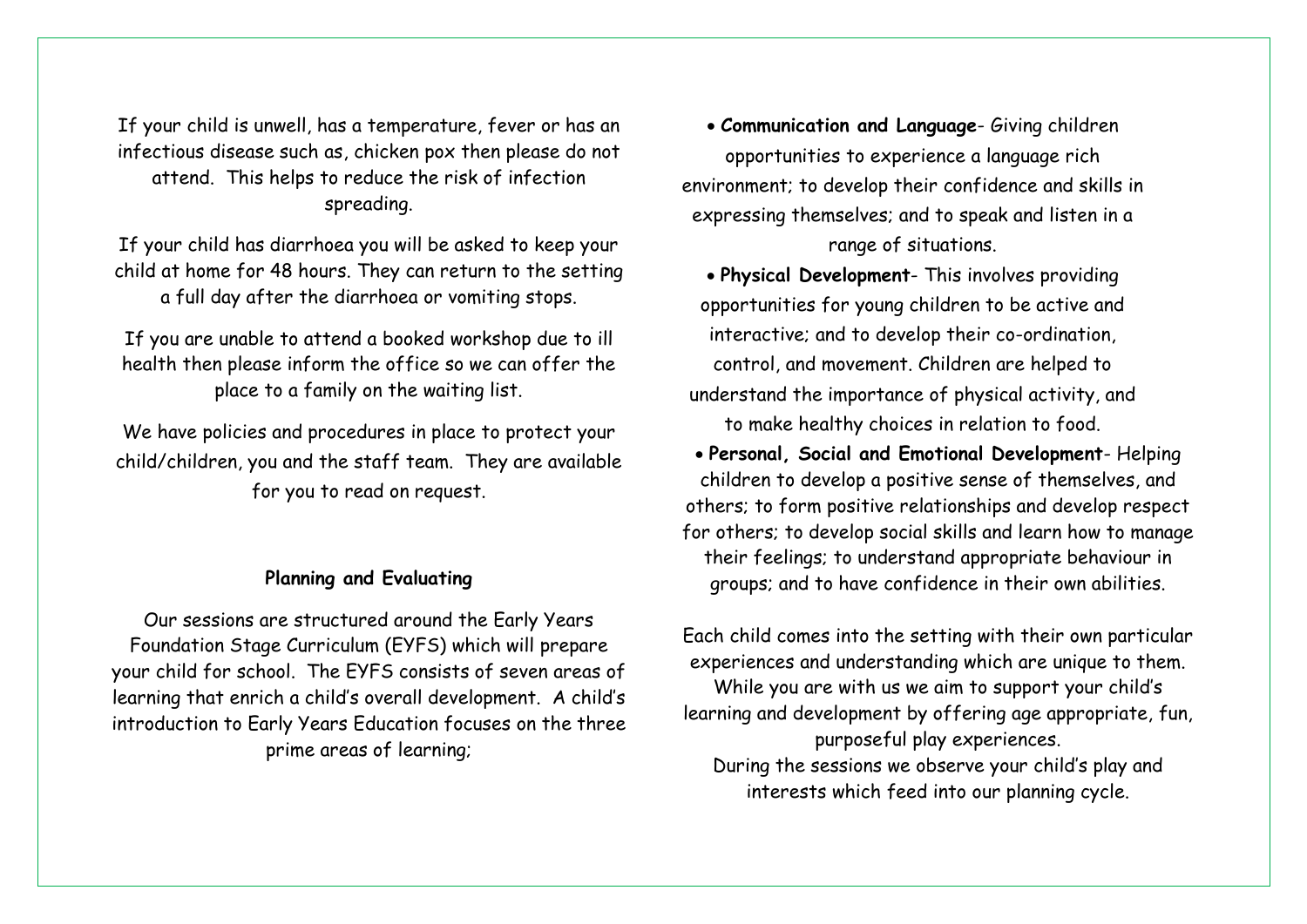#### **Getting Messy and Water Play**

It is highly likely that your child will get wet or messy as they engage with and investigate different activities and resources. Tactile, messy play and water are fantastic ways for your child to explore and learn across the whole curriculum. It taps into a child's curiosity about the world around them and feeds their irresistible urge to try new things out and experiment.

We recommend your child wears comfortable clothes you are happy for them to get messy. We also advise you bring spare clothes when attending sessions and bear in mind that you may get messy too!



#### **Session Routines**

| <b>Morning Session</b> |                           |
|------------------------|---------------------------|
| 9.30am                 | <b>AM Session begins</b>  |
| 9.30-10.35am           | Time to play and interact |
|                        | with your child/children  |
| 10.35-10.40am          | Tidy Up Time              |
| 10.40-10.45am          | <b>Snack Time</b>         |
| 10.45-11am             | Rhyme, Song or Story Time |
| 11.00am                | Explore the garden/       |
|                        | Themed Activity           |
| 11.30am                | Home Time                 |

#### **Open Morning**

Once a term we open the Nursery School to prospective parents and carers, this is an opportunity to meet the Head Teacher and other teaching staff, explore the environment and get involved in fun learning experiences with your child. This time enables you to gain an understanding of how we deliver the EYFS, the fun learning experiences we offer here at COA and ask any question you may have in relation to admissions.